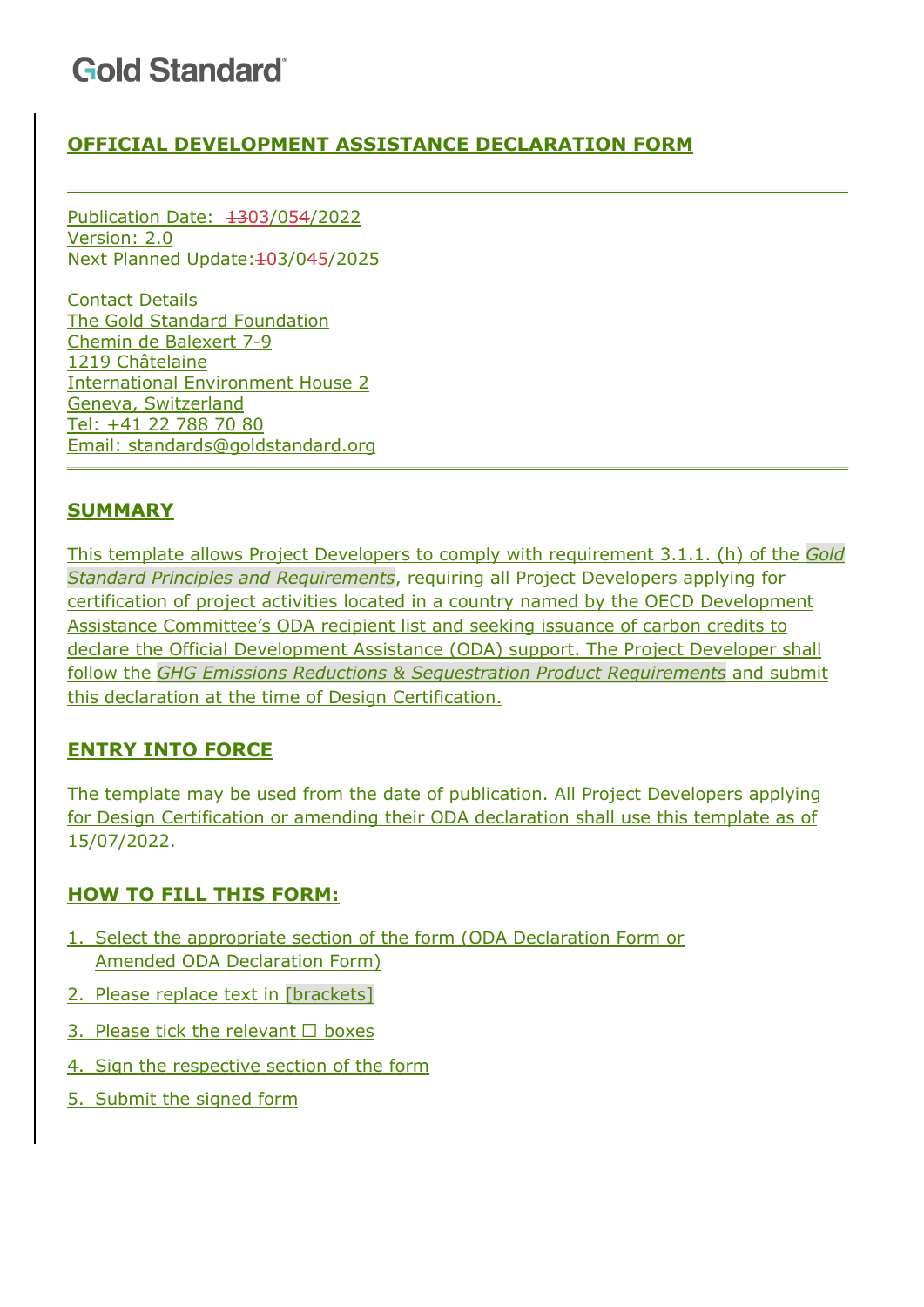### OFFICIAL DEVELOPMENT ASSISTANCE DECLARATION FORM

Date: [Insert Date]

The Gold Standard Foundation

Chemin de Balexert 7-9

1219 Châtelaine

International Environment House 2

Geneva, Switzerland

### RE: Declaration of Non-Use of Non-Permitted Official Development Assistance Declaration by Project Owner Developer of [INSERT GS ID Number] (the Project)

#### *[Statement for Project Developer]*

As Project Developer of the above-referenced project, and acting on behalf of all Project Participants, I now make the following representations:

#### *[OR]*

#### *[Statement for Project Representative]*

I hereby declare that I am duly and fully authorized by the Project Developer of the abovereferenced project to act on behalf of the Project Developer and all Project Participants and I make the following representations:

#### I. The Gold Standard Documentation

I am familiar with the provisions of the GHG Emissions Reductions & Sequestration Product Requirements and any other The Gold Standard Documentation documentation relevant to Official Development Assistance (ODA). I understand and agree that the above-referenced project is not eligible for Gold Standard registration if one of the conditions for the project Project to receives or benefits from Official Development AssistanceODA with the conditionis that some, or all, of the carbon credits [CERs, ERUs, or VERs] coming out of the **project** Project are transferred to the ODA donor country. I hereby expressly declare and represent that no financing provided in connection with the above-referenced project has come from or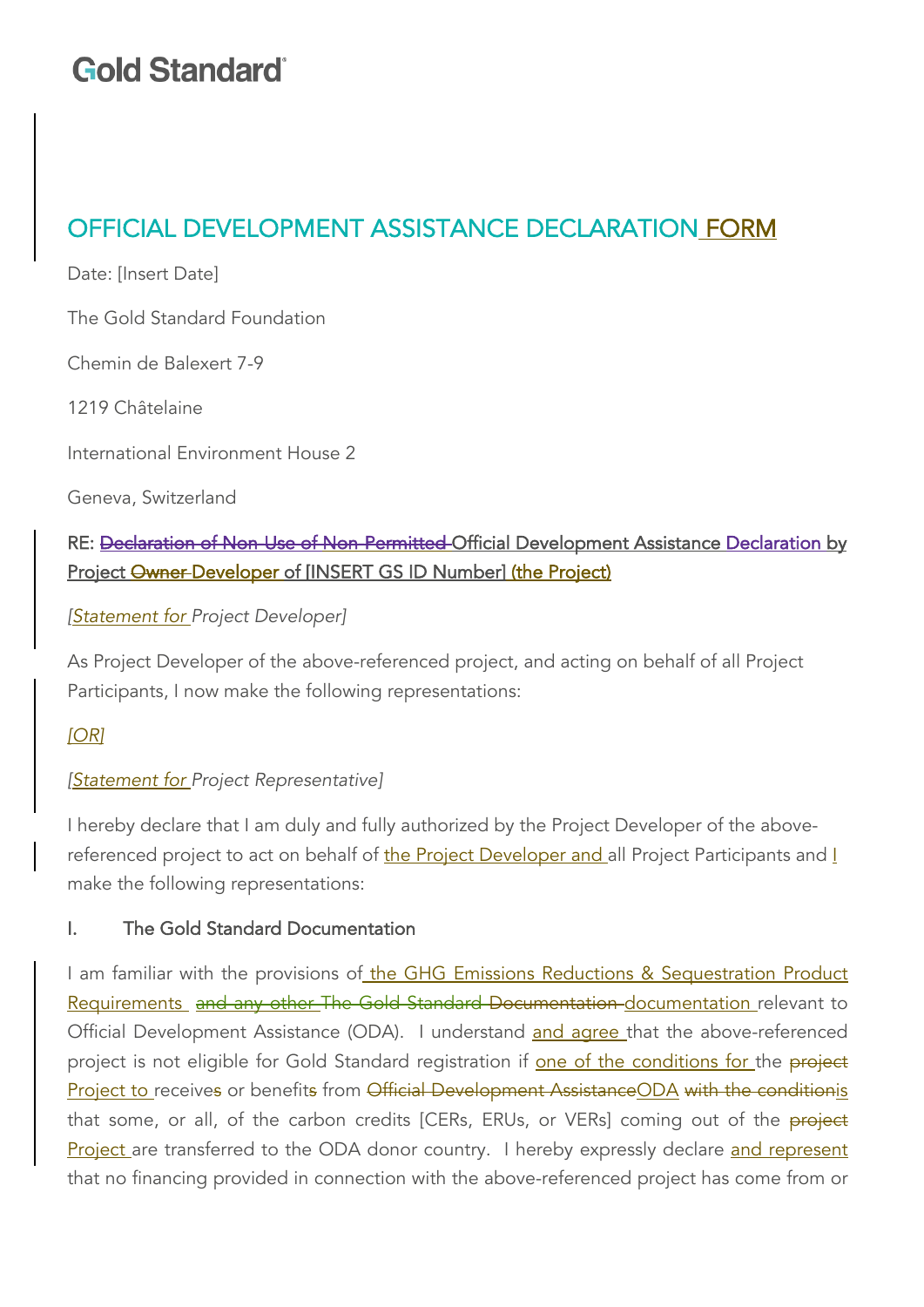will come from ODA that has been or will be provided under the condition, whether express of implied, that any or all of the carbon credits issued as a result of the project's Project's operation will be transferred directly or indirectly to the country of origin of the ODA.

#### II. Duty to Notify Upon Discovery

If I learn or if I am given any reason to believe, at any stage of the project-Project design, development or implementation, that ODA has been, or will be used to support the development or implementation of the projectProject, at the express or implied condition or that an the entity country providing ODA to the host country may at some point in the future benefit directly or indirectly from some, or all of the carbon credits generated from the projectProject, as a condition of investment, I undertake to will notify The Gold Standard Foundation immediately using the Amended ODA Official Development Assistance Declaration Form provided below| have been provided with.

#### III. Investigation

The Gold Standard **Foundation** reserves the right to conduct at any time an investigation into any **project-Project** it reasonably believes may be receiving ODA with the condition that some or all of the carbon credits from the  $p$ Project will be transferred to the ODA donor country.

#### IV. Sanctions

I am fully aware that the sanctions identified sanctions identified in The Gold Standard for the Global Goals Terms and Conditions, which I have entered into with The Gold Standard Foundation (including without limitation termination of my relationship with The Gold Standard Foundation, termination of my access to the Impact Registry and to my Data, termination of my Impact Registry Account, and indemnification of The Gold Standard Foundation) may be applied to me or the above-referenced projectapply in the event that any of the information provided above is false or I fail to notify The Gold Standard Foundation of any changes to ODA in a timely manner.

I swear that all of the statements contained herein are true to the best of my knowledge.

| Signed: |  |
|---------|--|
|         |  |
| Name:   |  |
|         |  |
| Title:  |  |
|         |  |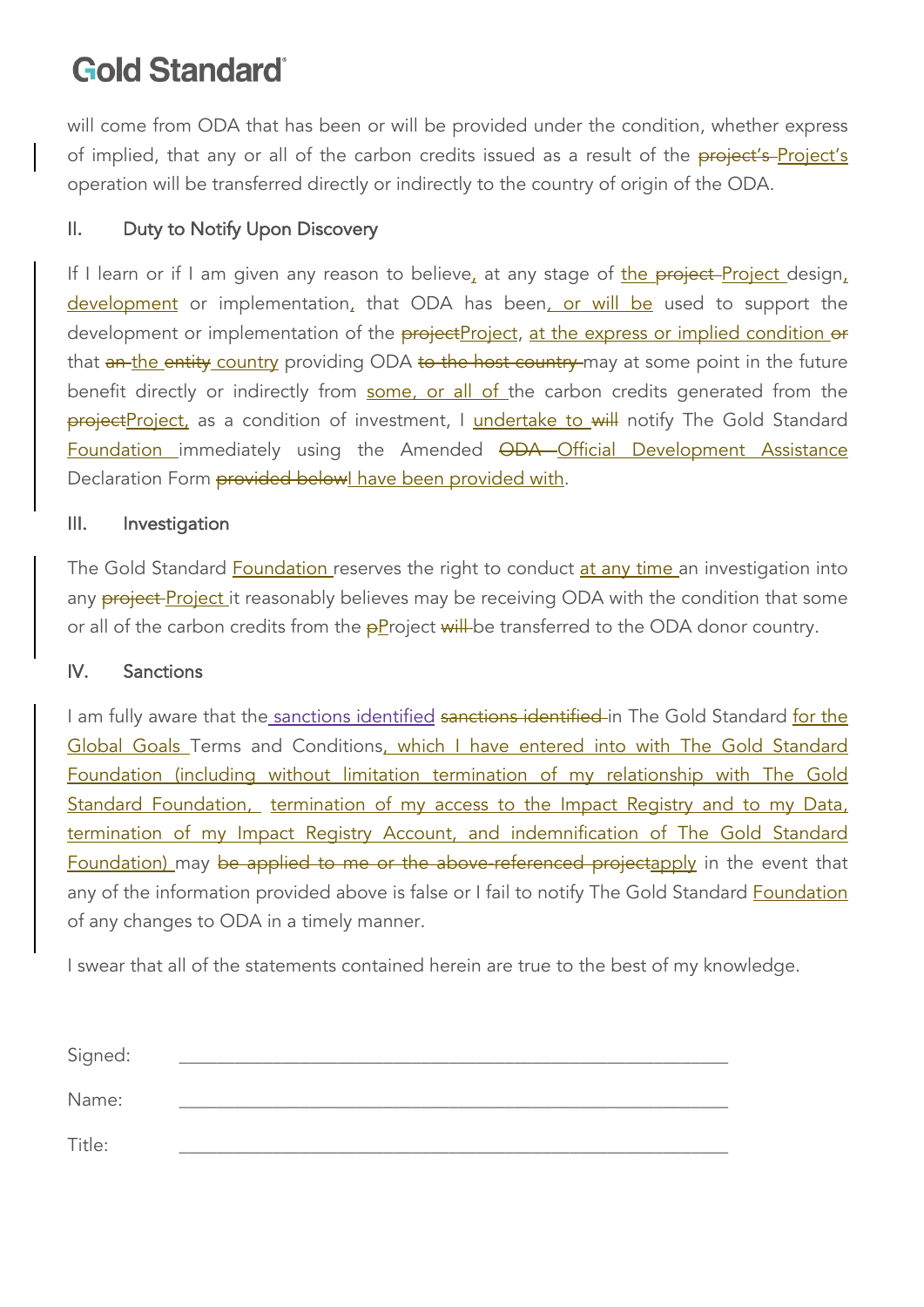Place: